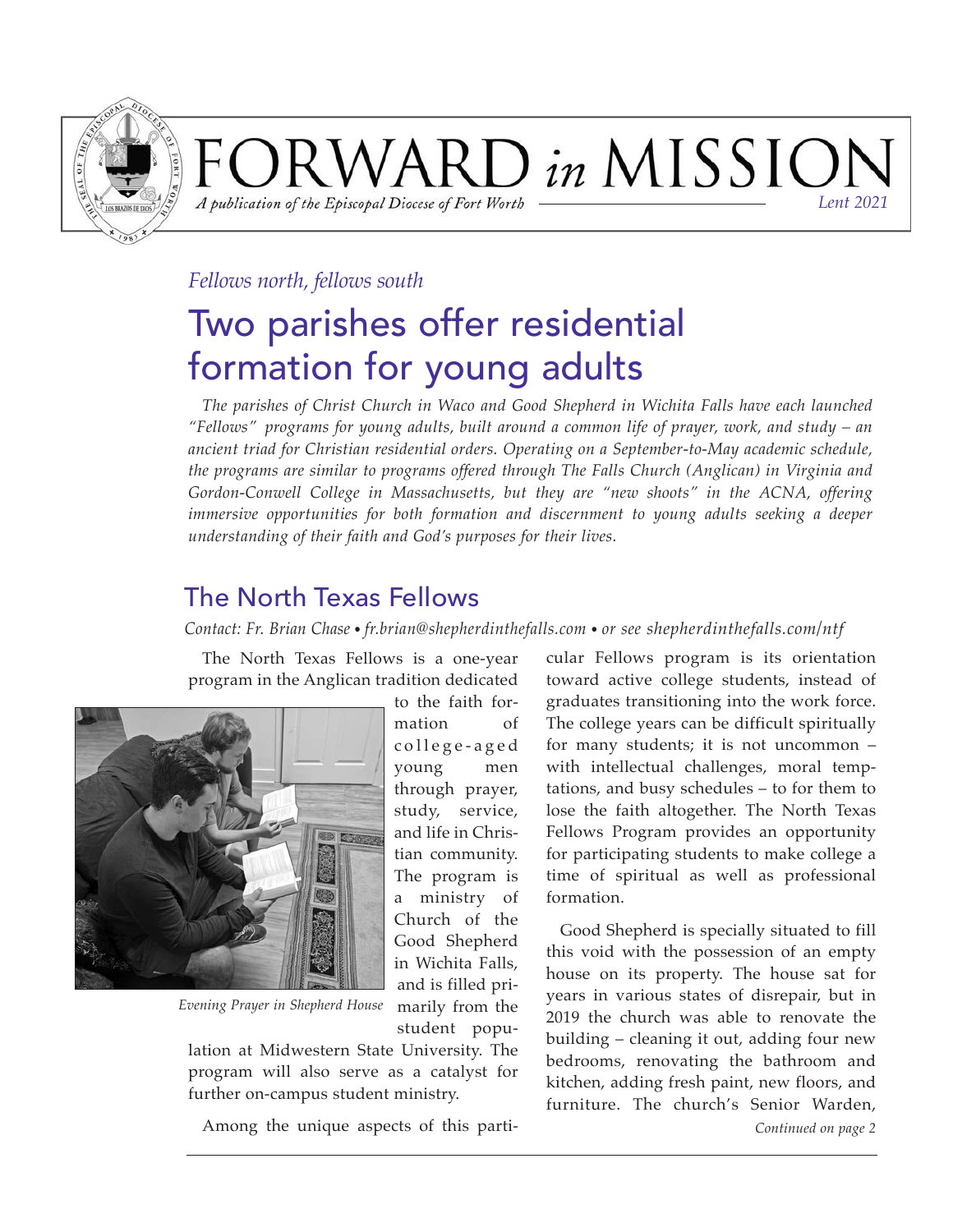#### *Continued from page 1*

"Pop" Crase, spearheaded the project, and not without the indispensable assistance of John Skelton, the church's Junior Warden.

The house has been renamed "The Shepherd House" and has become the program's true home, enabling the Fellowship to become a community and not just a program – a community that is able to pray, eat, live, study, and serve all under the same roof, bound together by a common rule of daily Morning and Evening Prayer, which will instill habits and virtues that can become a wellspring of spirituality for the rest of the Fellows' lives.

Shepherd House enables Good Shepherd Church to offer the program entirely free of charge. Resident Fellows supply their own food and provide sexton services for the church, offsetting housing costs.

The Fellows benefit from the support of life in the parish, as well as from instruction, mentorship and spiritual direction with Fr. Brian Chase, the rector at the church. Fr. Chase teaches non-accredited classes in Hermeneutics, Church History, Theology, Apologetics, and Spirituality.

The final component of the program is five to 10 hours of weekly community service, most of which can be fulfilled at the church, by assisting with cleaning, grounds work, service at the altar, and outreach ministries.

Beginning a ministry like this in the

middle of a pandemic obviously presents some challenges, but none of them have proven insurmountable. Both the church and the university follow protocols to reduce the possibility of transmission, and a small group of students living together in a single house is far less exposed to viral transmission than those living in dorms!

While the program is primarily geared toward young, college-age men, (on account of living together in close quarters), various aspects of the program are open to others as well. Female students are more than welcome to participate in the course work and other aspects of the program, though living space is not available for them. Recent college graduates who need a year to discern their future, as well as current graduate students are welcome to apply.

The study and ministry opportunities provided by the fellowship would make good preparation for seminary and provide an excellent opportunity for anyone discerning a vocation in ministry.

The Church of the Good Shepherd is very excited about this new venture in ministry. It is always heartening to see forward movement in ministry, but especially in the midst of the difficulties we all face in this pandemic. A warm welcome to the first cohort of the North Texas Fellows and God's blessing on this new ministry!  $*$ 

*Brazos Fellows, page 7 »*

*Vacancies at six parishes were filled as 2020 came to a close.* **Fr. Mark Polley** *was called to succeed Bishop Reed as Dean of St. Vincent's Cathedral in Bedford.* **Fr. Sam Wilgus** *succeeded Canon Jay Atwood at St. Francis, Willow Park. Also in Parker County,*  **Fr. Kendall Felton** *was elected by the vestry of All Saints', Weatherford, to fill the vacancy*  left by the resignation of Fr. Eric Vowles for personal reasons. In Cleburne, **Fr. Cooper Morelock** *became rector of Church of the Holy Comforter. And, two Arlington parishes chose new rectors:* **Fr. Joseph Francis** *has begun new ministry at St. Alban's Church, and*  **Fr. Andrew Thebeau** *was called from an Anglican parish in New York State to become rector at the Church of St. Peter & St. Paul. Photos clockwise, opposite page.*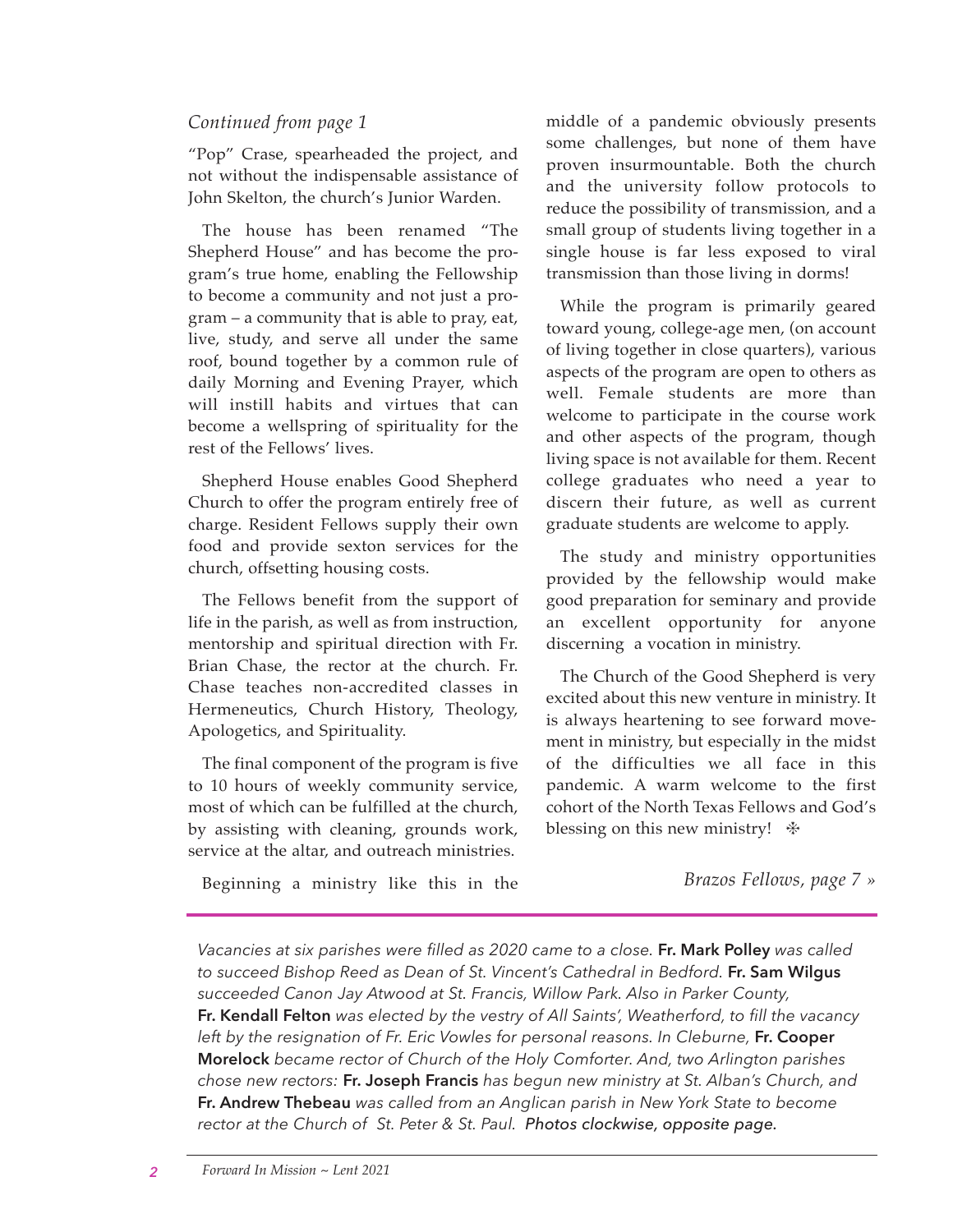## *2020 brought a bounty of ordinations and institutions*  New ministries begun



*Fr. Eddie Fitzhugh was ordained to the priesthood on Aug. 6 at St. Vincent's Cathedral in Bedford, where he serves as diocesan curate.*



*Fr. Matthew Rogers was ordained to the priesthood on Aug. 15 at St. Laurence,Southlake, where he now serves as diocesan curate.*











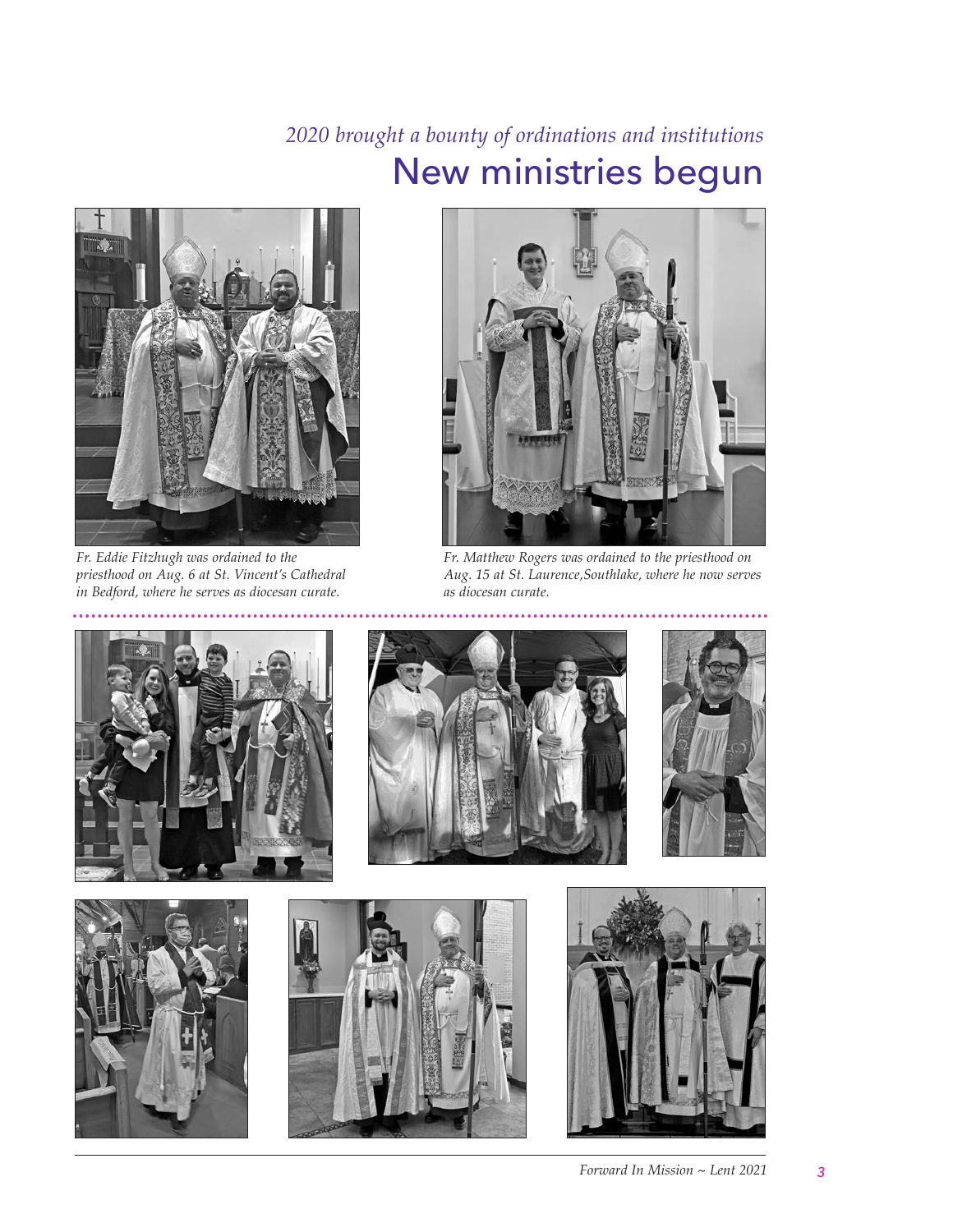# Around the Diocese

#### *Official portrait released*

A formal portrait of Bishop Reed is now



available to every congregation, along with an updated chart of Apostolic Sucession, showing the legacy of leadership in the Church from the time of the apostles to the present day. Churches may contact the diocesan office to obtain these items.

#### *40 Days for Life*

40 Days for Life, a campaign to pray for an end to abortion, begins its spring 2021 campaign

on Ash Wednesday and continues through Palm Sunday. Fort Worth prayer vigil gatherings will be held at Whole Women's Health on Lackland Road. All interested participants are encouraged to use the "Sign up for Vigil Hours" link at 40daysforlife.com/fortworth.

#### *College scholarships offered*

 Two endowed scholarship funds administered through St. Andrew's, Fort Worth, are accepting applications through March 1. The Edelmann-McFarland and Lafferty-Foust awards are available to residents of Tarrant, Parker, and Erath Counties who are enrolled or plan to enroll in Texas institutions. See st-andrew.com/college-scholarships.

#### *Young Adult women's retreat*

 All young adult women (ages 19-30) are invited to participate in a Lenten Day retreat beginning Friday evening, March 5, and continuing through the day on Saturday, March 6. (Everyone will return

home overnight.) To learn more about this and other Young Adult gatherings, contact Catherine Marshall at catherineleemarshall@gmail.com.

#### *Clay shoot for Camp Crucis*

The Bishop Reed Sporting Clay Shoot benefiting Camp Crucis was held November 13 in Fort Worth, with about two dozen participants. Save the date now for the 2021 edition, already scheduled for Oct. 30.



#### *Donated vehicle arrives in Malawi*

In September 2017 Fr. John Munson visited Malawi with Charles Patton, a member of St. Alban's Church in Arlington. Arriving on Likoma Island, they were picked up in an ancient compact pickup truck that broke down completely the following day. Fr. Munson promised Fr. Peterson Binga, the Dean of the Cathedral, he would try to replace the old vehicle. In October 2020, after clearing many hurdles, a Nissan X-Trail (the steering-on-the-right sibling to the Rogue) with a sturdy luggage rack, roof lights for driving in neardarkness, and other practical features was ferried to the island and put into service for years of mission work anticipated along the mostly unpaved roads.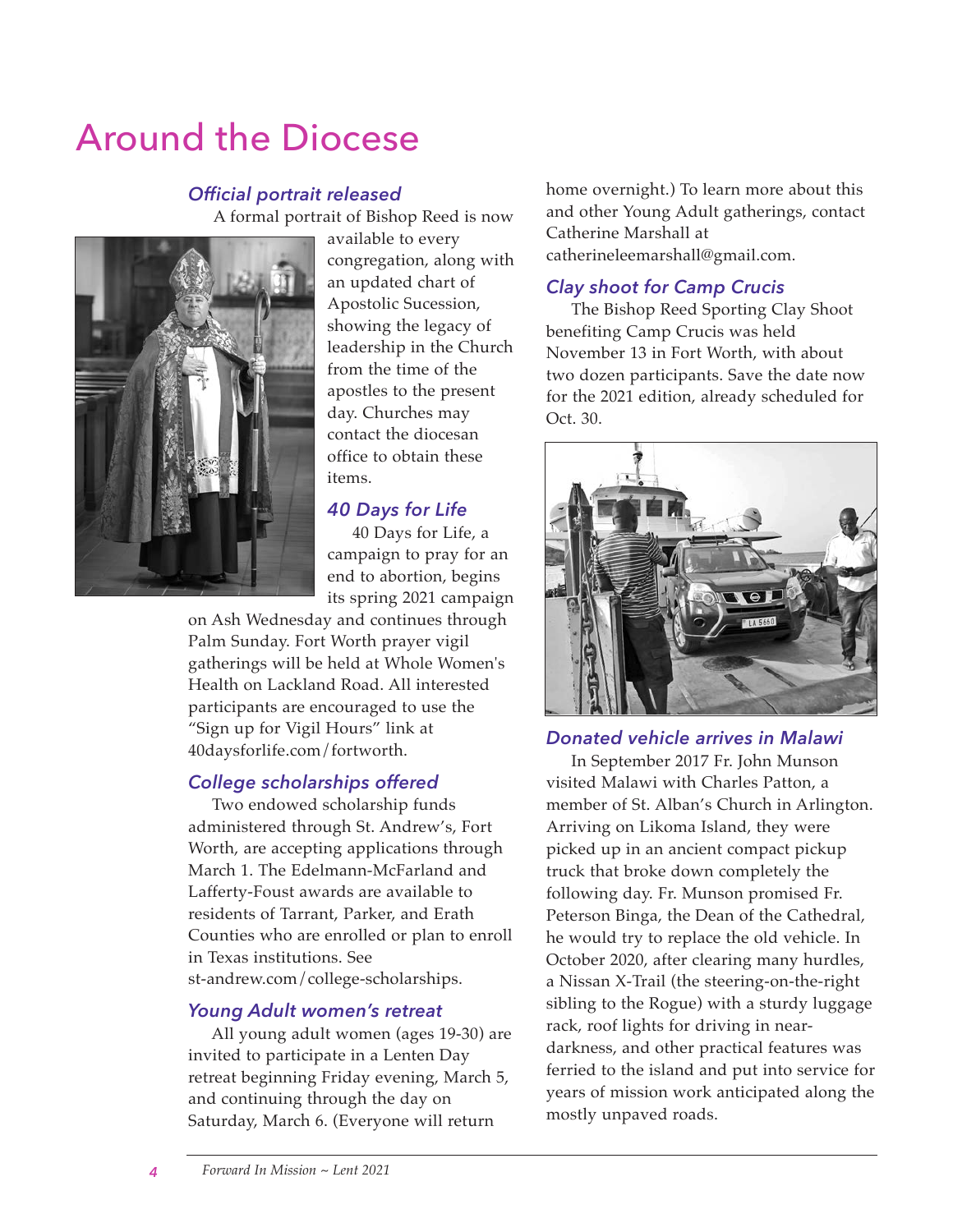## Around the Diocese

### **Food distribution meets neighbors' needs**

The coronavirus pandemic has increased food insecurity everywhere; in Texas, as many as four million individuals have less than enough to eat.

Three Tarrant County congregations have responded to the needs of their neighbors with food distribution programs. San Miguel and San Juan in Fort Worth and St. Peter & St. Paul in Arlington are running drive-through programs on Saturdays to live out Jesus' words from Matthew 25: "I was hungry and you gave me food."

Operation costs are low for each congregation; the primary need is for volunteers. Usually the "overhead" is just the cost of bags and boxes for packing, while food supplies come from nonprofit food banks.

The feeding program began at San Miguel last spring with free hot meals on Fridays. By summer, the size of the need required a greater response, and Fr. Sergio Diaz launched a program that provides boxes of fresh and non-perishable groceries to about 100 families each week. Infant formula is available, too.



*San Miguel, Fort Worth*



*St. Peter & St. Paul, Arlington*

At. St. Peter & St. Paul, volunteers show up at dawn on the fourth Saturday of each month to fill boxes assembly-line style or get ready to greet their guests in car lines. At 8 a.m. the loaded boxes begin to disappear, and by 10 they are usually gone.

Fr. Salvador Ordonez, vicar of San Juan, says almost none of the people seeking aid are members of the congregation. Some visitors come from as far away as Cleburne, Joshua, and Grand Prairie, made aware of the opportunity on Facebook. Some of the needy are never even seen: An unlocked pantry stocked with non-perishables sits under a carport cover on church property for access at any time. While anyone can face tough times, Fr. Ordonez says he focuses on the Spanish-speaking community because it is so important to offer spiritual food as well as groceries, and at San Juan all worship services are in Spanish.

In every case, the ministry begins with a brief check-in at the driver's window, to determine the size of each household and to make a personal connection, even through a mask. Sometimes a prayer is said; other times, a visitor needs assistance finding COVID testing, or even paying utility bills.

Each of the churches intends to continue the ministry as long as the need continues.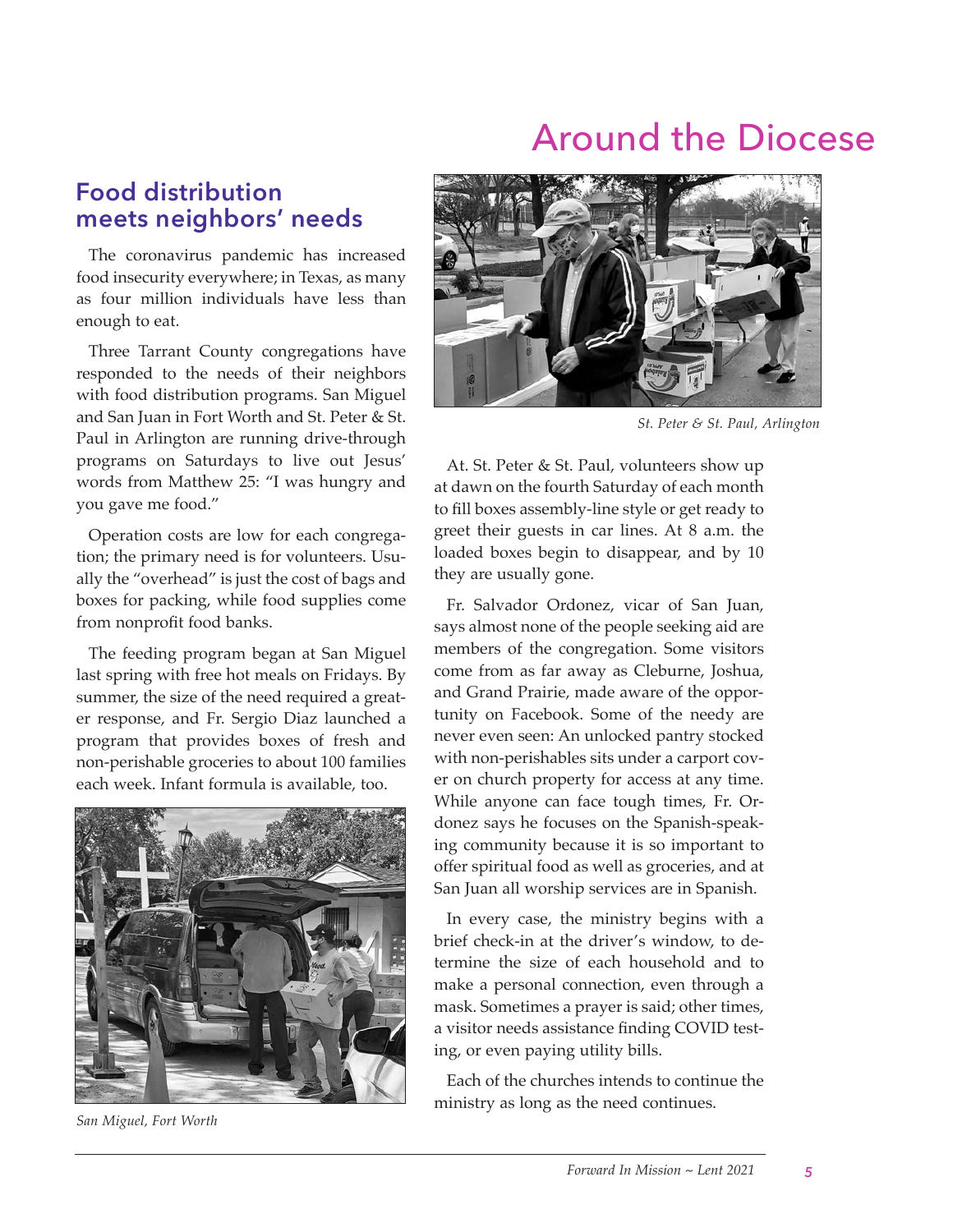### *Bishop Reed gathered clergy, delegates online*

# Video links brought 2020's Diocesan Convention together

The clergy and lay delegates of the Diocese conducted the business of the 38th Annual Diocesan Convention via Zoom links on Saturday, Nov. 14, completing all agenda items in just two hours. Bishop Reed, in his first year as Diocesan, called the Convention to order from his offices in Fort Worth, connecting satellite locations spread across the six Deaneries via streaming video.

Elections were conducted on paper ballots, which were distributed and tallied at the Deanery locations. Fr. John Jordan (St. Laurence, Southlake) and Jeff Wallace (Christ Church, Waco) were elected to serve on the Standing Committee, and Fr. Alan Horton (St. Gregory's, Mansfield) and Annette Norred (St. Andrew's, Fort Worth) were elected to positions on the Ecclesiastical Trial Court.

A balanced budget of \$1.634 million was adopted for 2021; parish assessments were lowered slightly. A package of amendments to the Constitution and Canons was



adopted, with the exception of the proposed repeal of Canon 37; it was tabled after discussion.

Two major addresses were delivered to the Convention: the Bishop's Annual Address and the message of the guest speaker, the Most Rev. Benjamin Kwashi, former Archbishop of Jos, Nigeria, and a cherished friend of the Diocese.

All reports of ministry leaders were submitted as text or videos and published on the home page of the diocesan Web site under the "2020 Diocesan Convention" tab.

### Challenge for *La Gran Familia* a success

God has answered prayers! In January the people of the Diocese met a 2-for-1 challenge benefitting *La Gran Familia* (LGF) Children's



Home in Mexico. As many of you know, the challenge was to raise \$4,000 in a very short period of time. The response went over and above that amount! In return, the donor will contribute \$2,000. With God all things are possible!

Our Diocese has a \$2,500 monthly plege to *LGF* – approximately one

quarter of their budget. Donations ran low in 2020, but we still manage to meet our pledge. All gifts contributed by check to the Diocese or via fwworldmission.net go directly towards that pledge. Let us stand behind our commitment to *LGF*. They are counting on us!

After the pandemic is over, I hope some of you who have never been to *LGF* will visit. It is an amazing place. God is always there.

> *– Barbara Hautanen*  Chair, Mexico Sub-Committee World Mission Committee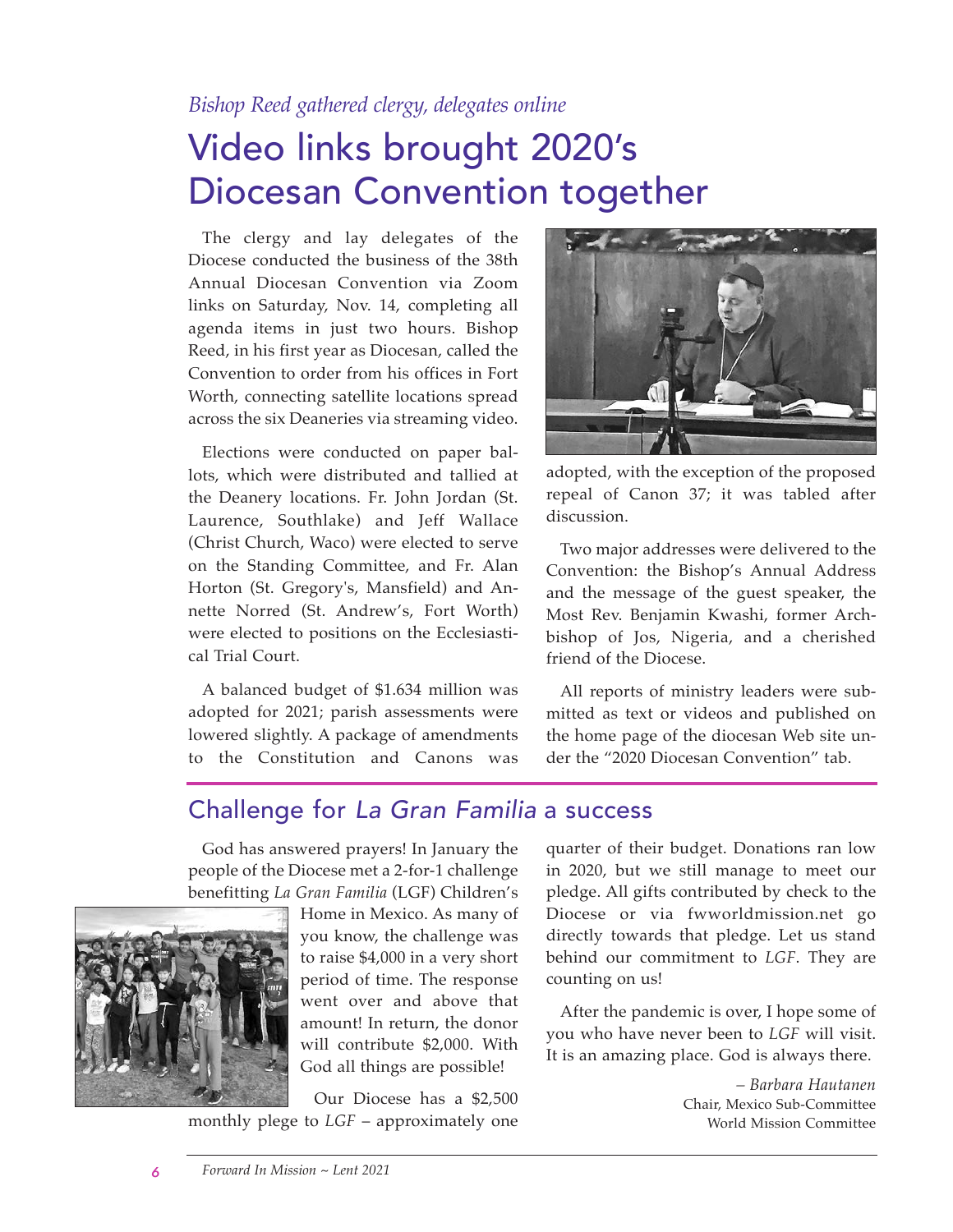## *Fellows programs* Brazos Fellows tap Baylor faculty

*Contact: Fr. Lee Nelson • lee@christchurchwaco.org • or see brazosfellows.com*

Brazos Fellows invites young adults to Waco, Texas, for nine months of rigorous study, spiritual discipline, service, and vocational discernment. Launched in 2018, Brazos Fellows brings together the life of the mind and the life of worship by situating serious theological and historical study in the local church. The Fellows join the life of Christ Church, Waco, which in turn provides qualified leaders to be their instructors, spiritual directors, and tutors. In 2020-21, the program's third year, there are five Brazos Fellows ranging in age from 22 to 32. Even during a global pandemic, this seems to be an ideal time to be part of a small, intentional Christian community.

The heart of the fellowship is the shared Rule of Life. Every Brazos Fellow commits to morning and evening prayer, spiritual direction, and sabbath practices. The Fellows participate together in a rhythm of prayer, work, and study, and enjoy a rich community life centered on weekly meals, monthly seminars, and two major retreats. They serve the Christ Church community by joining choir, the Christian Education team, and other ministries.

Each Fellow works one-on-one with a graduate student at Baylor University who serves as tutor, helping him or her explore personal theological questions. Fellows work with the Assistant Director, Paige Gutacker, a certified life coach who guides them as they seek to understand their design and calling. All of this aims at helping participants grow in what St. Augustine called "double knowledge": knowledge of God and knowledge of self.

The Director, Dr. Paul Gutacker, leads this exploration. Dr. Gutacker received his Ph.D. from Baylor University, where he studied American religious history. He developed the Brazos Fellows program with reference to the fellows internship program at The Falls Church in Virginia, but, he notes, "Our program focuses more on the study component [and] less on internship." The Fellows'

course of study follows the Church's rich history of engagement with Holy Scripture, liturgy, theology, and prayer. Fellows learn to "think with the Church," both past and present. The syllabus draws from the riches of Christian tradition, with authors including Augustine, Basil the Great, Benedict, Thomas Aquinas, Bona venture, Julian of Norwich, John Paul II, Benedict XVI, and Flannery O'Connor. Over a dozen Baylor faculty and graduate students including regularly serve as guest instructors.



*The 2020-21 Brazos Fellows assemble on the steps of Christ Church, Waco.*

According to the Rector of Christ Church, Fr. Lee Nelson, "Brazos Fellows is a crucial part of our parish's mission to build up the Church and make disciples. We believe that without intentional and rigorous development of leaders, the Church faces a bleak future. Through the years, we have seen too many young people leave college without being well-catechized, developing strong habits of spiritual discipline, or finding a sense of their calling. These are gifts that need to be cultivated in all Christians – both lay people and those who will eventually seek ordination."

A good candidate for Brazos Fellows will recognize this deep need in his or her own life. We invite applications from young women and men who desire to take part in a community committed to prayer, study, and discernment together.